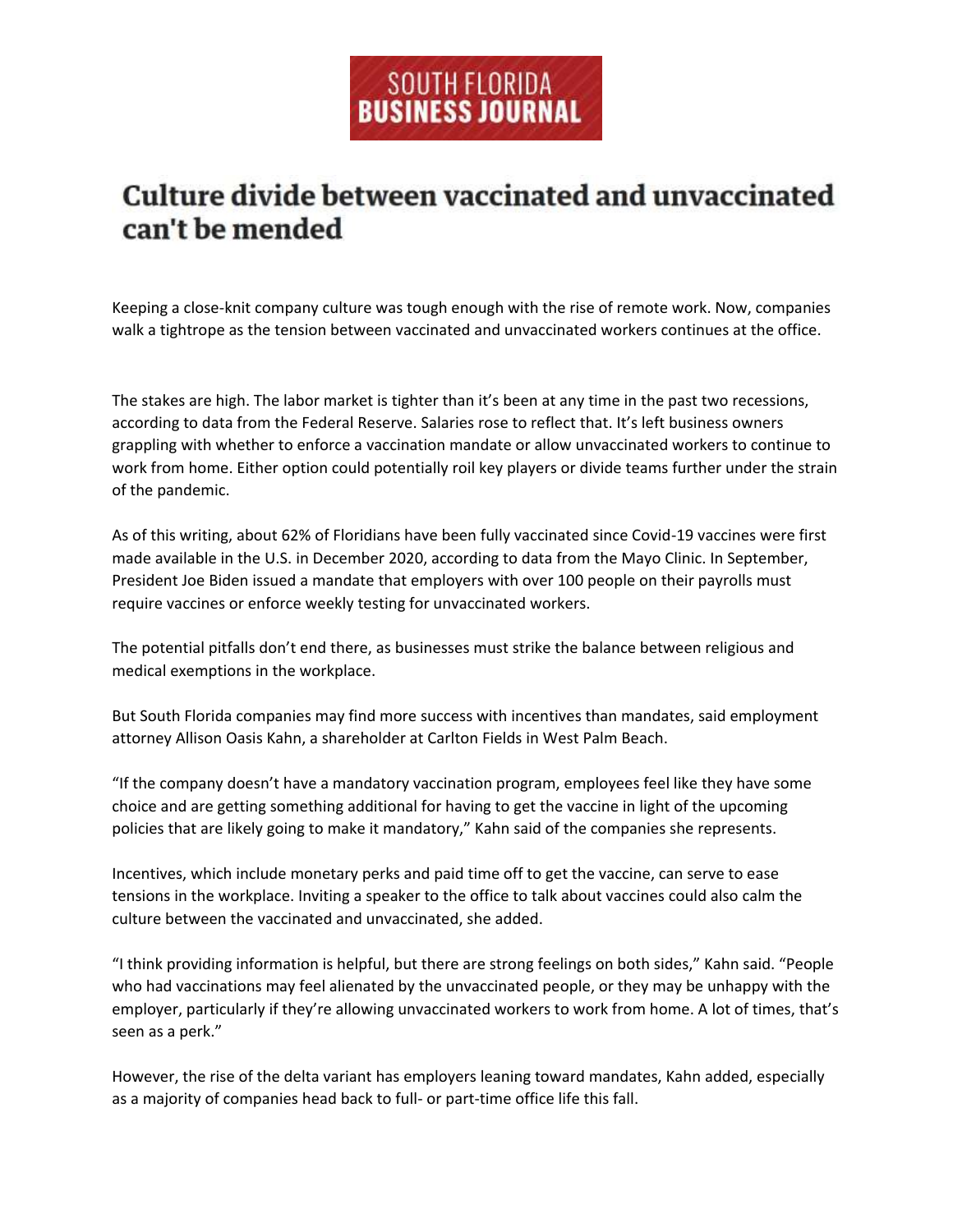## SOUTH FLORIDA<br>BUSINESS JOURNAL

"Companies are not required to test safety policies on employees to determine the minimum level of protection needed to avoid illness," Kahn said.

So, when it comes to medical or religious exemptions, the call on how to handle culture becomes more complicated.

Some workers may be medically unable to take the vaccine, due to potential reactions or allergies they may have. A sincerely held religious belief is a more delicate issue, Kahn said.

"While employers have to engage in the interactive process and discuss potential accommodations with employees under Title VII [ which prohibits employment discrimination based on race, color, religion, sex and national origin], employers may ultimately decide a particular accommodation is an undue hardship," she added.

Kahn recommends that a company consider unpaid leave before terminating an employee for this reason.

Office landlords could hold additional influence over the office culture between vaccinated and unvaccinated employees.

"It behooves both the landlords and the tenants to work together to make sure they have clean and healthy office space that everyone can thrive in and feel comfortable about," said Jeff Gilbert, a partner with Saul Ewing Arnstein & Lehr in Miami.

But with mandates mounting on all sides, a harmonious workplace between vaccinated and unvaccinated workers might be wishful thinking.

"There will be a lot of tension created, possibly lawsuits," Gilbert said.

Because it's in the best interest of office landlords for tenants to be fully back in the office, employers could have another decision to make if they want to honor their lease agreements.

"I'm aware of property managers that will notify the entire office building if there is a reported case of Covid," Gilbert said. "What's generally been happening is that the commercial landlords have been spearheading campaigns about social distancing and masking."

Setting a fixed rulebook in the office – one that doesn't offer a different set of rules for the vaccinated and unvaccinated – could serve to ease debate and/or legal action, according to the Society for Human Resource Management.

But it's not unheard of for office landlords to insert provisions regarding Covid requirements in lease